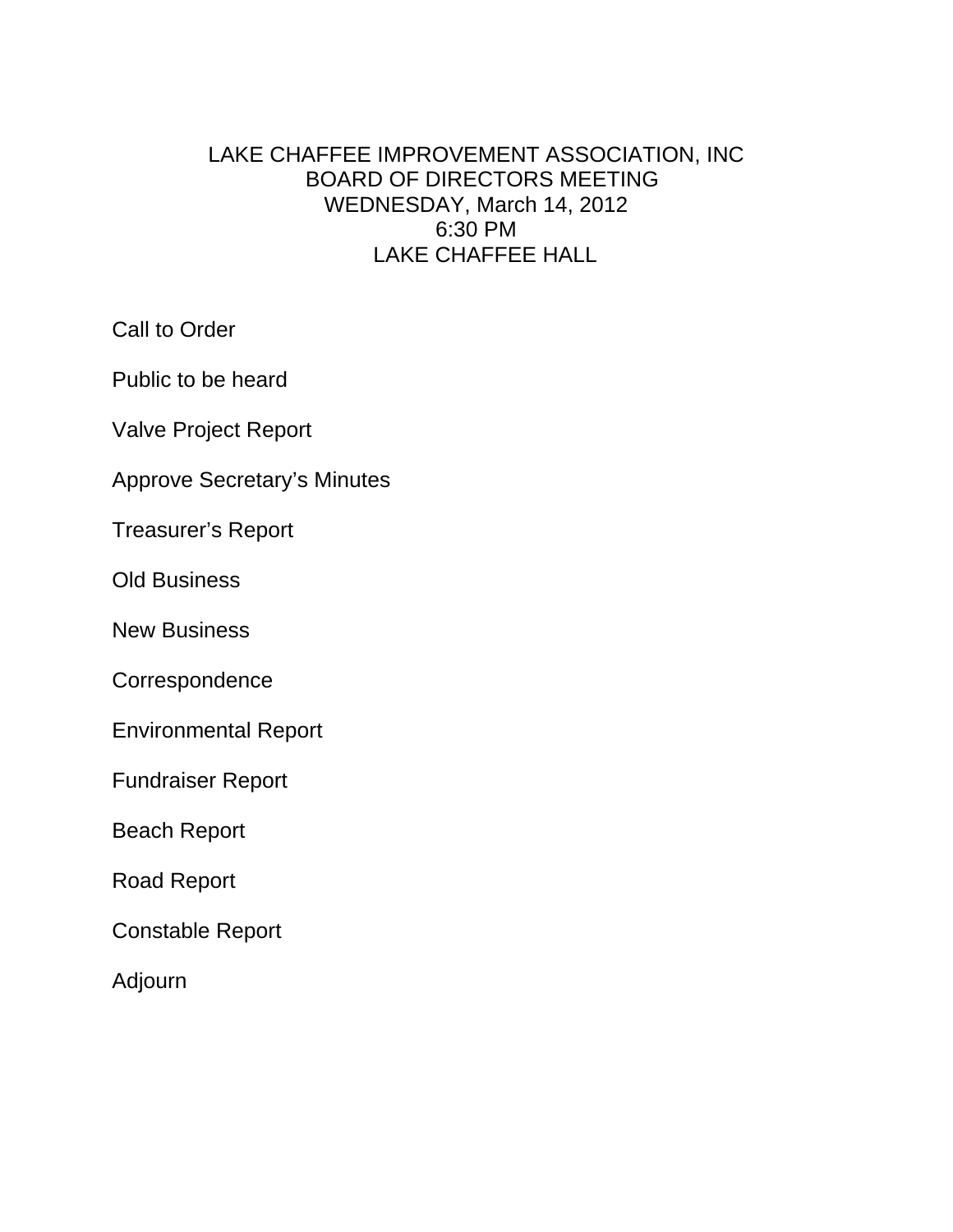### LAKE CHAFFEE IMPROVEMENT ASSOCIATION, INC BOARD OF DIRECTORS MINUTES Lake Chaffee Improvement Assoc Hall March 14, 2012 @ 6:30 pm

### *MINUTES RECORDED AND POSTED BEFORE APPROVAL*

President Ivan Wasko called the meeting to order @ 6:35 pm

**Board Members in Attendance**: Ivan Wasko, Linda Parent, Ken Garee, Art Apostol, Tom Martin, Laurie Layton, Carol Natitus, Kari Olson, Jason Sherman, Brenda Chisholm, Dennis Flaherty Alternates: Gerry Dufresne Committee Chair: Gay Leedie, Ralph Sherman. Brenda Chisholm made a motion to seat Gerry Dufresne, Dennis Flaherty seconded, all in favor. Motion passed.

**Public in attendance:** Ed Chisholm of 62 Westford Drive, Marisa Chrysochoou of 127 LakeView Drive, Kevin McNally & Cheyne McCormick from UCONN

**Public to be heard**: Ed Chisholm volunteered his services to spread a load of stone on Westford Drive up to Pine Hill Road to prevent further erosion if the Association agreed to purchase the material.

**Valve Project**: Kevin McNally & Cheyne McCormick from UCONN presented potential solutions for lowering the lake and to provide access the dam. They discussed three options, and will be back in April or May with their final presentation. The options were 1) Inflatable Coffer Dam to hold back the water to be able to expose and repair the existing dam. This option appears to be cost prohibitive 2) Permanent Syphon 3) Temporary Syphon. The final presentation will include material and labor costs.

**Approve Secretary's Minutes:** Minutes of Feb 8, 2012 meeting were approved as amended.

Corrections: Under Hall Rental Agreement Report, the last sentence should read as follows, "The price for the nonmember may need to be adjusted.... removing the word "a"

**Treasurer's Report**: \$125 was presented to Ken for adveritsing on the website. Laurie Layton reminded us that we can solicit the vendors we use on a regular basis to advertise on our website and showed us the marked increase in the number of hits made to our website recently. Kari Olson made a motion to approve the Treasurer's report, seconded by Brenda Chisholm. All in favor. Motion passed.

#### **New Business**: None

**Old Business**: Kari Olson reported that Tony Guglielmo has responded to her requests for help in raising our taxes. Kari will chair the committee to begin working on an action plan. Volunteers for the committee include Kari Olson, Laurie Layton, Ivan Wasko, Ken Garee and Gay Leedie. Kari will also contact a few other members who expressed interest in working on this initiative. Kari Olson discussed that once the legislation has been signed into law by Governor Malloy that will clarify legislation regarding zoning for waste treatment facilities, a follow up letter will be sent on behalf of LCIA, to our selectmen reiterating our position.

#### **Correspondence: None**

**Environmental Report:** Ralph Sherman noticed empty mussell shells in a line on both sides of the lake and wondered if anyone else had seen this.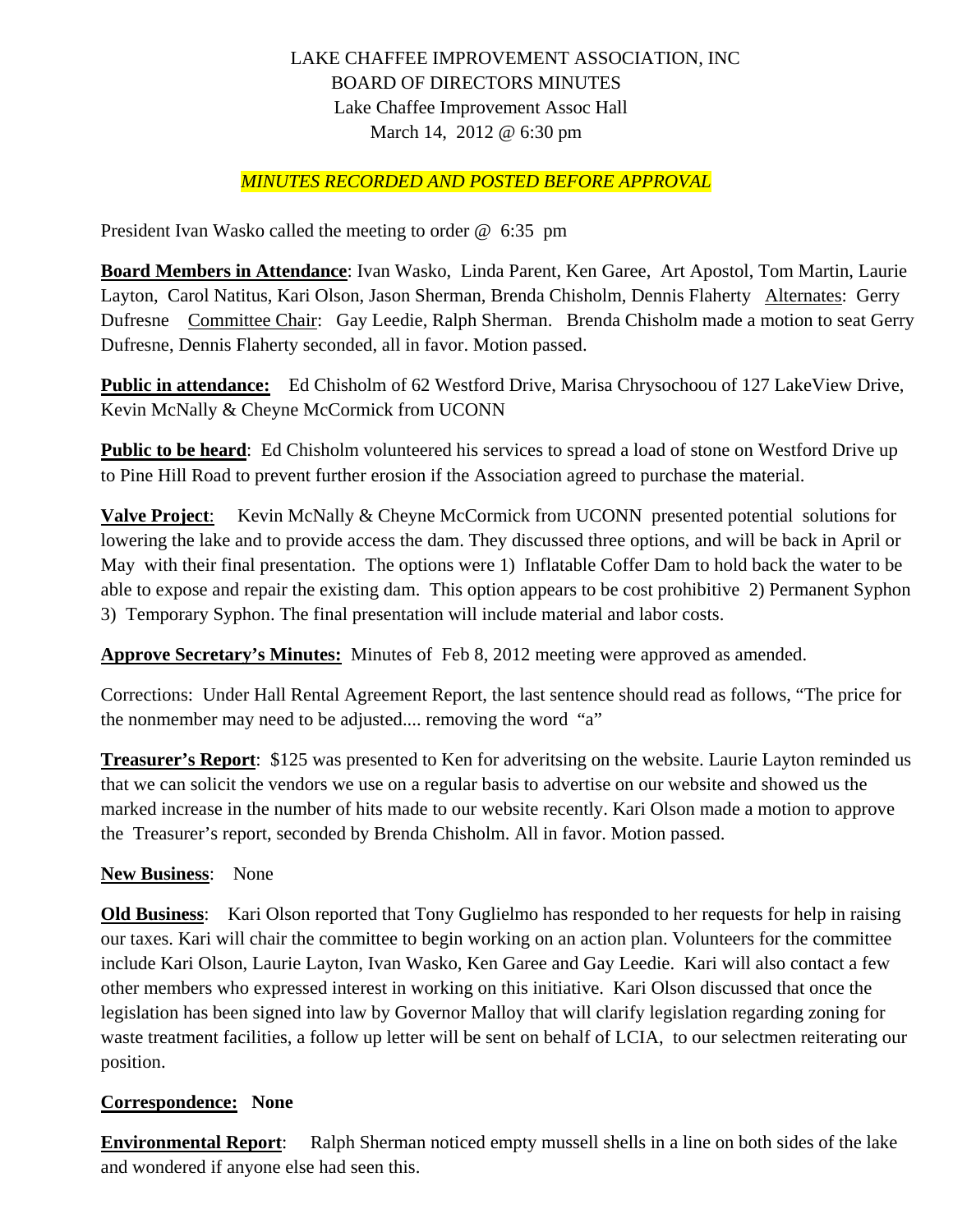**Fundraising:** Gay Leedie has scheduled the following events:

March 19 4pm Hall cleanup March 24 ---9 am hall cleanup – inside  $\&$  out

- April 14 4pm-6pm Open House/Social
- May 12 12 noon –Sand Castle contest
- May 27 12 noon –Boat parade
- June 24 Barbeque prior to June Annual Meeting
- June 30 12 noon Poker Run
- July 4 12 noon Boat parade
- July 15 Barbeque prior to Election Meeting
- July 21 12 noon Horseshoes
- Aug 11 Tag Sale and plant sale
- Aug 19 Barbeque prior to Annual Budget Meeting
- Sept 22 Harvest dance
- Oct 27-28 Haunted House

## **Hall Rental Agreement Report:** None

### **Beach Report**: None

**Road Report**: Ivan reported that Dan Cole had chipped brush along association roads to clean up storm debris. Ivan will be soliciting bids for road repairs. Linda Parent made a motion to authorize a cap of \$200 to purchase stone to repair an ongoing problem on Westford Drive up to Pine Hill Drive. Art Apostle seconded. All in favor. Motion passed. Ed Chisholm has volunteered his labor to spread the stone.

**Constable Report** : Gerry reported a problem with an ATV on Mothers' Beach. Gerry will have him repair the Beach area if need be. A report has been filed with the State Police regarding a young man, who reportedly lives at the Ashford Motel, that has been walking around our public and private roads. If you see anything suspicious, please call the Police, as they have been stepping up patrols.

Meeting Adjourned @ 9:40 pm

Respectfully Submitted, Linda Parent, LCIA Secretary